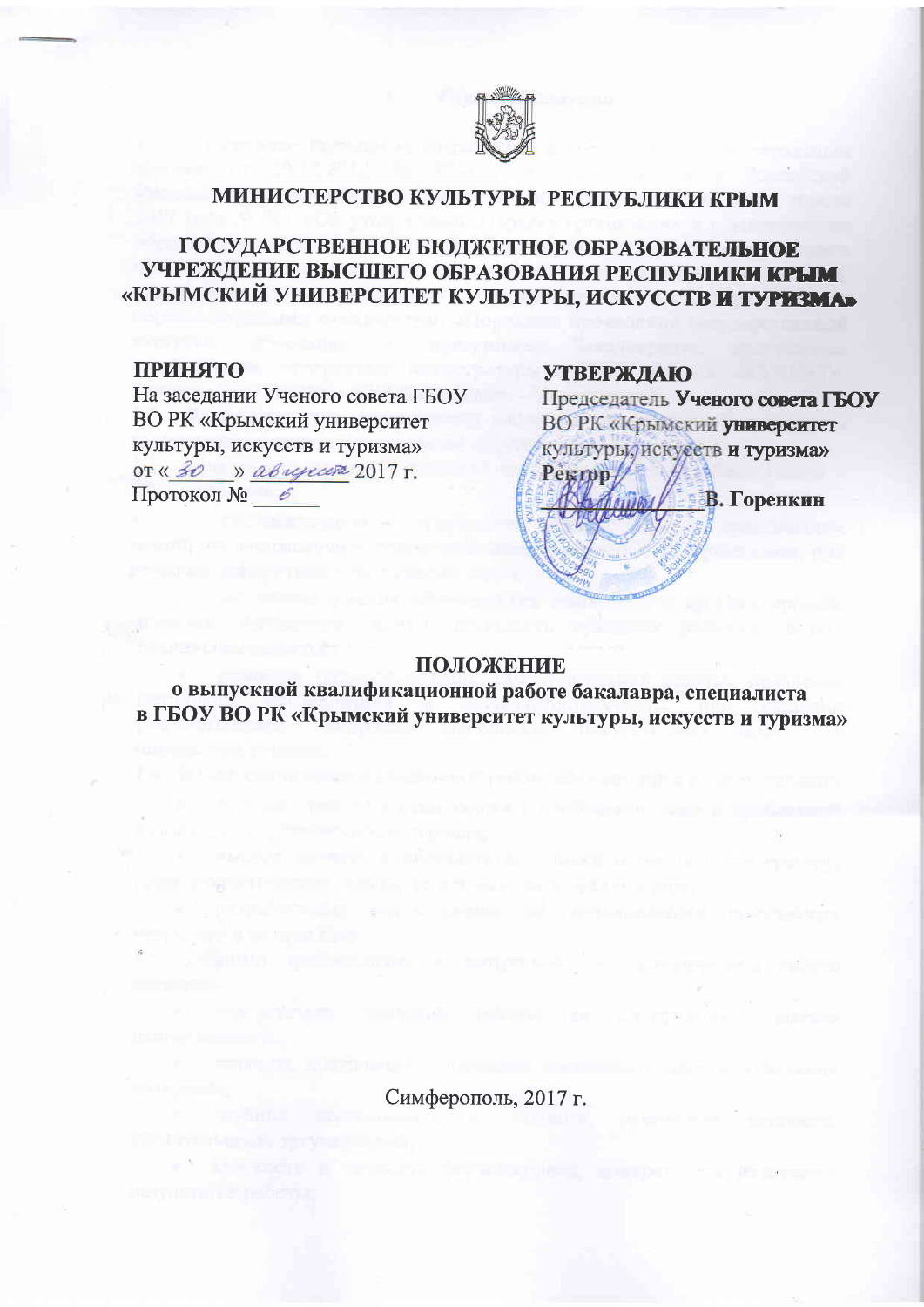Настоящее положение разработано в соответствии с Федеральным 1.1. законом от 29.12.2012 № 273-ФЗ «Об образовании в Российской Федерации» с изменениями, Приказом Минобрнауки России от 05 апреля 2017 года № 301 «Об утверждении Порядка организации и осуществления образовательной деятельности по образовательным программам высшего - программам бакалавриата, программам специалитета. образования программам магистратуры», федеральными государственными образовательными стандартами, «Порядком проведения государственной итоговой аттестации  $\Pi$ O программам бакалавриата, программам специалитета, программам магистратуры в ГБОУ ВО РК «КУКИиТ»; Уставом ГБОУВОРК «КУКИиТ» (далее - Университет).

1.2. Выпускная квалификационная работа по программам бакалавриата выполняется в форме бакалаврской работы.

Основными целями выпускной квалификационной работы (далее - $1.3.$ ВКР) являются:

систематизация и углубление теоретических и практических знаний по направлению подготовки (специальности), их применение при решении конкретных практических задач;

выявление умения обучающихся лаконично и аргументировано излагать содержание работы, отстаивать принятые решения, делать правильные выводы;

развитие навыков ведения самостоятельной работы, овладение методикой исследования и экспериментирования при **решении** разрабатываемых вопросов, выполнение поставленных залач  $\overline{B}$ определенные сроки.

1.4. В выпускной квалификационной работе обучающийся должен показать:

прочные теоретические знания по избранной теме и проблемное изложение теоретического материала;

умение изучать и обобщать источники и научную литературу, решать практические задачи, делать выводы и предложения;

разрабатывать рекомендации об использовании полученных результатов на практике.

Общими требованиями к выпускной квалификационной работе  $1.5.$ являются:

соответствие названия работы ee содержанию, целевая направленность;

четкость построения, логическая последовательность изложения материала;

глубина исследования  $\boldsymbol{\mathrm{M}}$ полнота освещения вопросов, убедительность аргументаций;

краткость и точность формулировок, конкретность изложения результатов работы;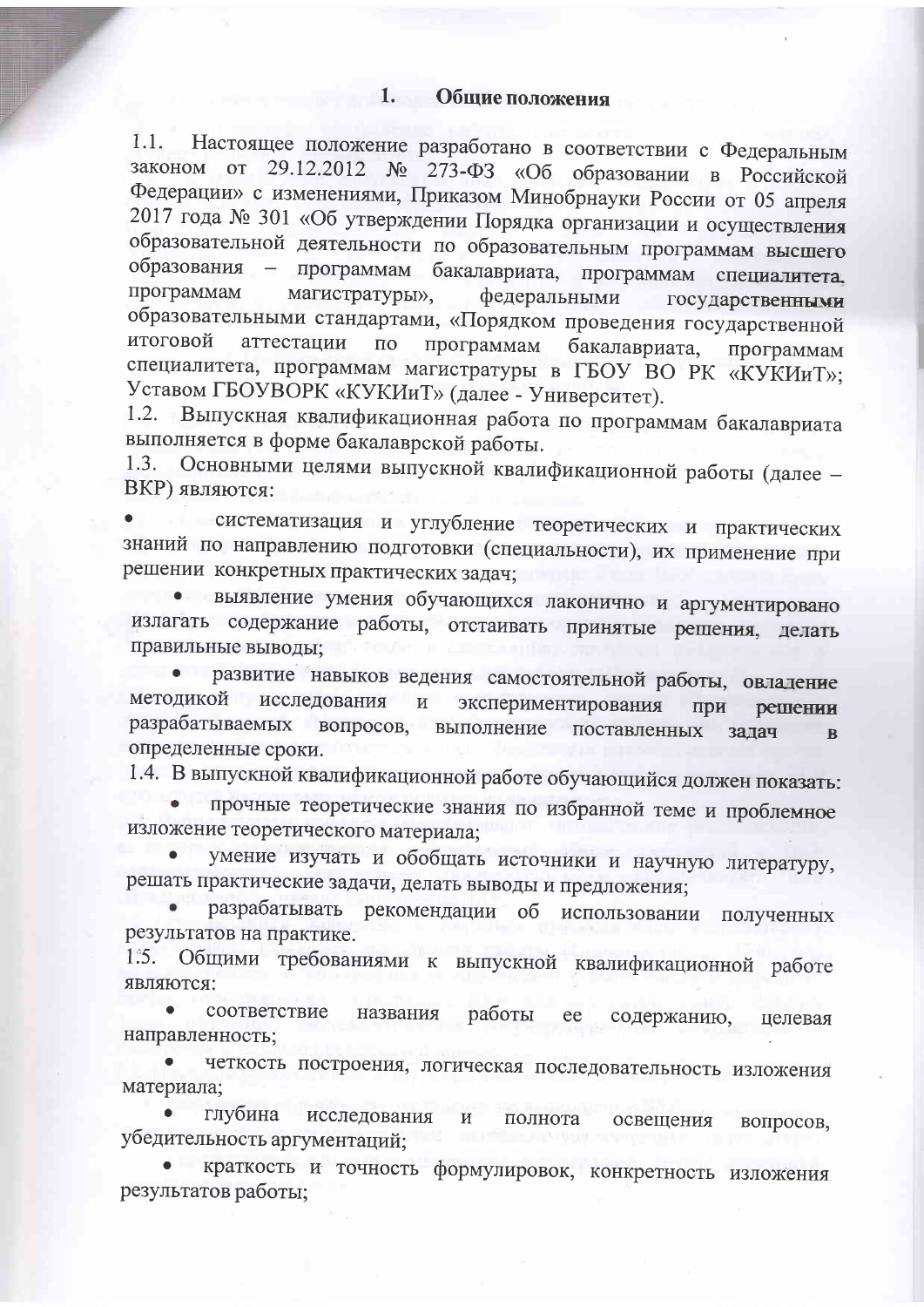доказательность выводов и обоснованность рекомендаций:

грамотное оформление работы, соответствующее требованиям. установленным в Университете.

К защите ВКР допускается лицо, успешно завершившее в полном  $1.6.$ объеме освоение основной образовательной программы по направлениям ПОДГОТОВКИ (специальности) высшего образования, разработанной Университетом  $\mathbf{B}$ соответствии требованиями  $\mathbf C$ федерального государственного образовательного стандарта, и успешно прошедшее все другие виды итоговых аттестационных испытаний.

# 2. Требования к организации выполнения выпускной квалификационной работы

2.1. Тематика ВКР определяется выпускающей кафедрой. Обучающемуся предоставляется право выбора темы ВКР. По согласованию с научным руководителем обучающийся может предложить свою тему ВКР с обоснованием целесообразности её исследования.

2.2. Целевая направленность тематики ВКР должна отвечать профилю обучающихся по будущей профессии и решать конкретные задачи, стоящие перед учреждениями и организациями. Тема ВКР должна быть актуальной и иметь научно-практическую направленность.

2.3. После выбора темы ВКР обучающийся должен заполнить заявление о закреплении за ним темы исследования, научного руководителя и согласовать с заведующим выпускающей кафедры (Приложение 1).

2.4. На выпускающих кафедрах формируются списки обучающихся с выбранной темой выпускной квалификационной работы, на основании которых деканатом соответствующего факультета разрабатывается проект приказа, который затем утверждается ректором. Утверждение темы ВКР проводится не позднее, чем за полгода до защиты.

2.5. Выпускающие кафедры разрабатывают методические рекомендации, в которых устанавливается обязательный объем требований к ВКР соответствующей специальности/направления,  $\overline{\mathbf{M}}$ обеспечивают ИМИ обучающихся до начала выполнения ВКР.

2.6. Обучающийся совместно с научным руководителем разрабатывает план- график (задание) выполнения работы (Приложение 2). Контроль за выполнением плана-графика осуществляется выпускающей кафедрой. Время, отводимое на выполнение ВКР для студентов очной, заочной форм обучения, регламентируется государственными стандартами и графиками учебного процесса и планами.

2.7. Научный руководитель выпускной квалификационной работы:

- формирует обучающемуся задание на выполнение ВКР;
- рекомендует обучающемуся необходимую основную литературу, справочные и архивные материалы, монографии, другие источники по теме;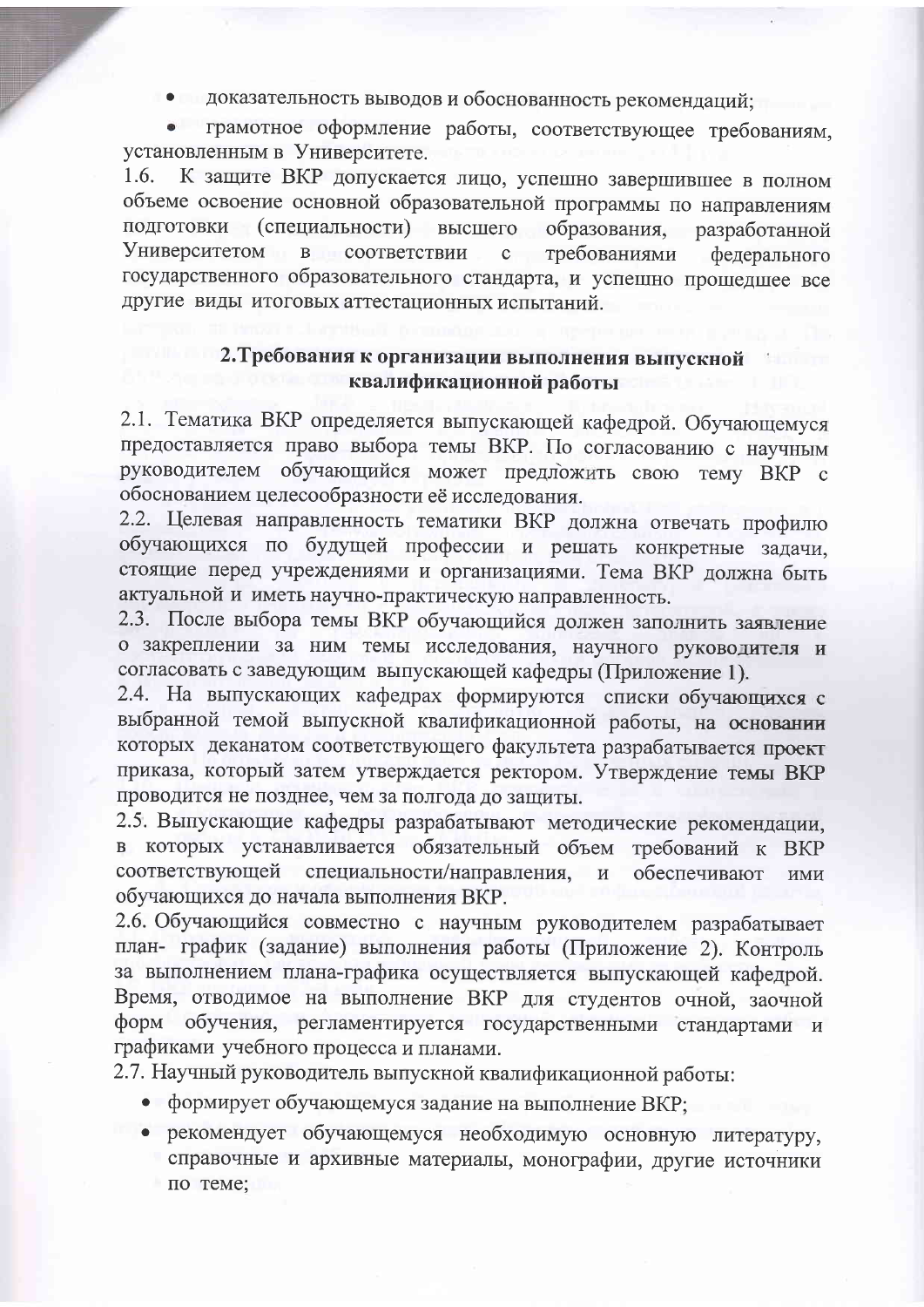- систематически проводит консультации, предусмотренные календарным графиком;
- осуществляет общий контроль за ходом выполнения ВКР и проверяет качество работы.

2.8. Перед заключительной защитой обучающийся Проходит предварительную защиту (далее -«предзащита»). К «предзащите» представляет первый вариант ВКР, обучающийся информирует  $\mathbf{o}$ проделанной работе и предстоящей деятельности комиссию, членами которой являются научный руководитель и преподаватели кафедры. По результатам «предзащиты» принимается решение о допуске к защите ВКР перед Государственной экзаменационной комиссией (далее - ГЭК). 2.9. Законченная **BKP** представляется руководителю. Научный подготавливает руководитель письменное заключение  $\overline{a}$ отзыв,  $\overline{B}$ котором кратко характеризует проделанную работу (Приложение 3). В отзыве руководителя следует отразить:

• подготовленность выпускника к профессиональной деятельности в соответствии  $\mathbf{C}$ государственным образовательным стандартом, федеральным государственным образовательным стандартом;

• умение работать с источниками и литературой (насколько обучающийся ознакомлен с современной научной литературой, а также рассматриваемой источниками  $\overline{a}$ проблеме, знаком ЛИ  $\mathbf{C}$ соответствующими законами и постановлениями органов исполнительной и законодательной власти и т.д.);

• умение отстаивать собственную точку зрения. делать обоснованные выводы и предложения и т.д.

По объему отзыв должен быть не менее 1-2 печатных страниц.

2.10. Внешнее рецензирование ВКР осуществляется в соответствии с «Положением о рецензировании выпускной квалификационной работы в ГБОУ ВО РК «КУКИиТ».

# 3. Структура и оформление выпускной квалификационной работы

квалификационной работы должна 3.1. Структура выпускной способствовать раскрытию избранной темы и отдельных ее вопросов. 3.2. ВКР состоит из 2-4 глав.

Структурными элементами выпускной квалификационной работы ЯВЛЯЮТСЯ:

титульный лист;

резюме на русском языке и перевод на иностранный язык, изучаемый в рамках освоения основной образовательной программы;

- содержание работы;
- введение;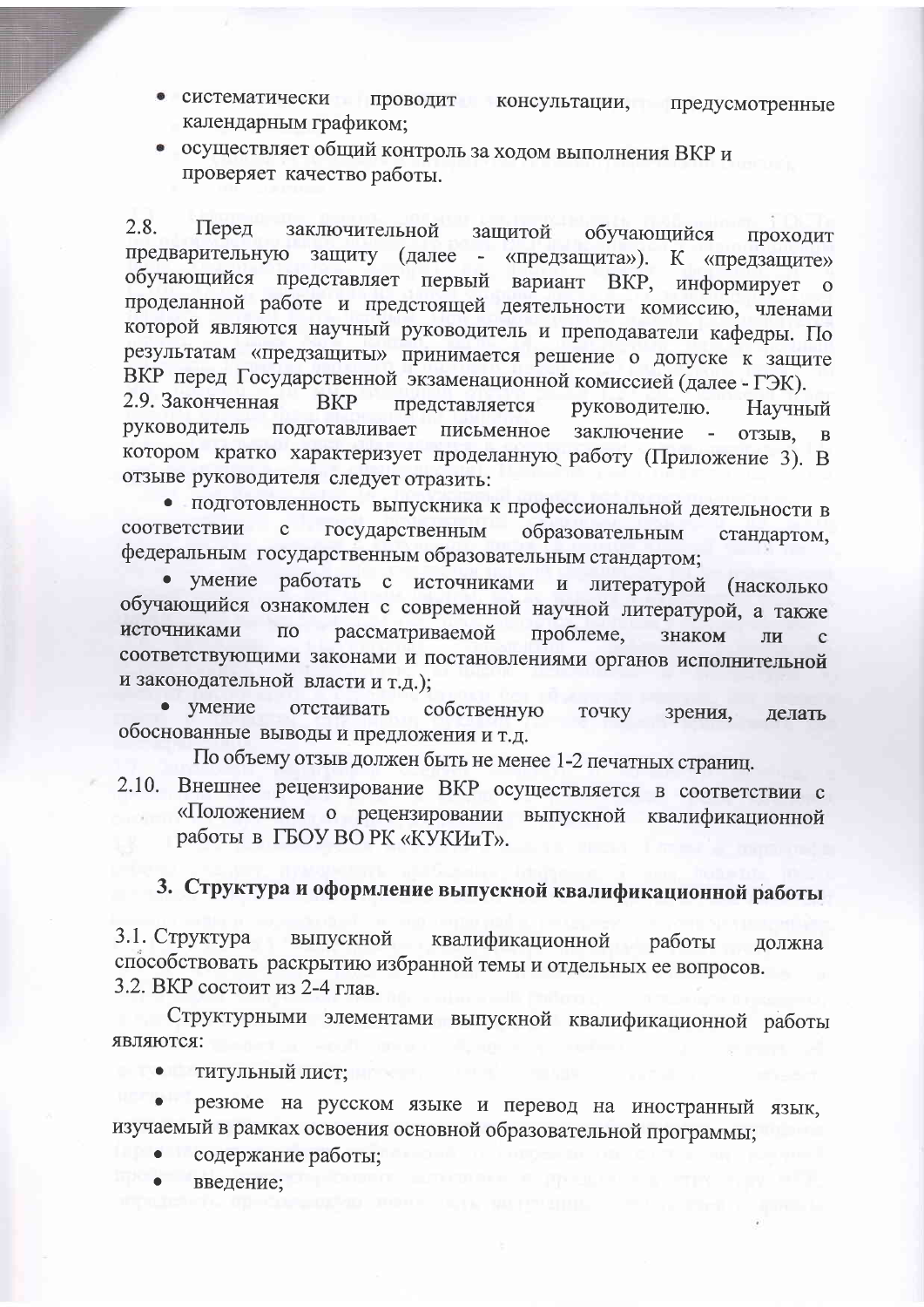- основная часть (разделенная на главы и параграфы);
- заключение;
- список источников и литературы (библиографический список);
- приложение

Оформление работы должно соответствовать требованиям ГОСТа  $3.3.$ по оформлению работ подобного рода. ВКР выполняется в машинописном виде (компьютерном наборе) на листах бумаги формата А 4 (210х297мм), напечатана на одной стороне листа в 2-х экземплярах. Цвет шрифта должен быть черным. При компьютерном наборе рекомендуется шрифт - Times New Roman, кегль 14, полуторный междустрочный интервал. Размеры верхнего и нижнего полей - 20 мм, левого поля - 30 мм, правого - 10 мм. Абзацный отступ равен 1,27 см. Основной текст работы должен быть выровнен по ширине.

Титульный лист оформляется в соответствии с приложениями (4- $3.4.$ для бакалавров, 5-для специалистов). Название темы пишется шрифтом Times New Roman, кегль 14, полужирный шрифт, все буквы прописные.

3.5. Нумерация страниц производится сквозным способом по всему тексту работы, начиная с титульного листа (в центре нижней части листа, без точки). Титульный лист считается первой страницей, но не нумеруется. Резюме следует за титульным листом, но не входит в нумерацию страниц. Порядковый номер страницы «2» проставляется, начиная с «Содержания».

3.6. Заголовки структурных элементов работы («Ввеление». «Содержание», «Заключение», «Список источников и литературы ») следует располагать в середине строки без абзацного отступа, без точки в конце и печатать строчными буквами (кроме первой прописной), без подчеркивания.

3.7. Заголовки параграфов следует печатать с абзацного отступа, с прописной буквы без точки в конце, не подчеркивая. Если заголовок состоит из двух предложений, их разделяют точкой.

3.8. Главы рекомендуется начинать с нового листа. Главы и параграфы работы следует нумеровать арабскими цифрами. Главы должны иметь порядковую нумерацию в пределах всего текста. Номер параграфа включает номер главы и порядковый номер параграфа, разделенные точкой (например, 1.1, 1.2, 1.3 и т.д.). После номера главы, номера параграфа ставят точку.

 $3.9. B$ содержании последовательно излагаются названия глав  $\overline{M}$ параграфов выпускной квалификационной работы, указываются страницы, с которых начинаются каждая глава и параграф (Приложение 6).

3.10. Во введении необходимо обосновать выбор темы, показать её актуальность, сформулировать цель, задачи, указать объект. предмет,

методы научного исследования, степень разработанности проблемы (представляется обзор публикаций о современном состоянии научной проблемы), охарактеризовать источники и представить структуру ВКР, определить практическую значимость полученных результатов и формы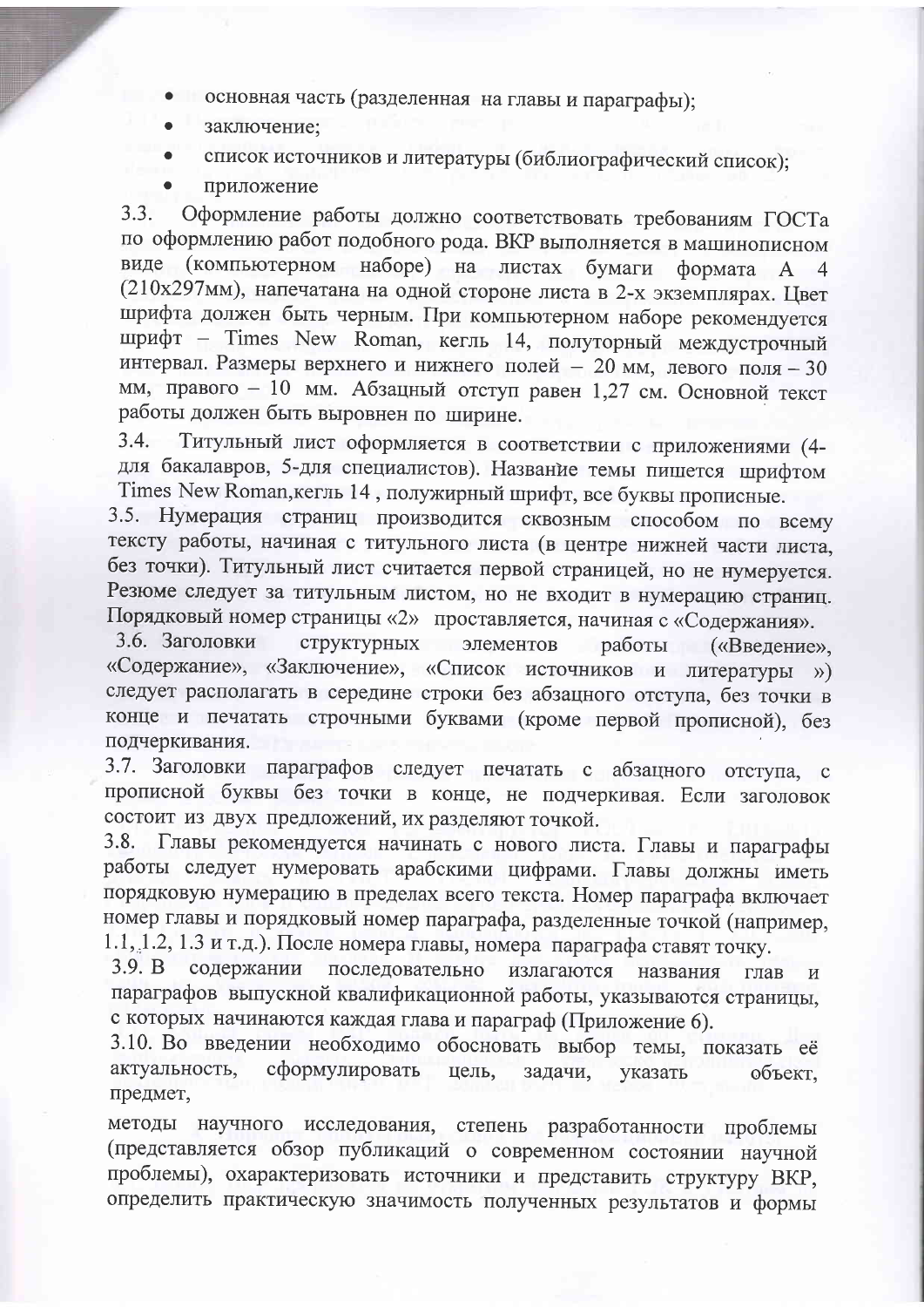апробации.

3.11. Основная часть работы состоит из  $\overline{2}$ – 4 отдельных глав. взаимосвязанных между собой  $\mathbf{M}$ дополняющих ДРУГ лоуга. Рекомендуется дополнительное разделение каждой главы на 2 - 4 параграфа.

3.12. В заключении последовательно излагаются теоретические  $\overline{M}$ практические выводы и предложения, которые вытекают из содержания работы и носят обобщающий характер. Они должны быть краткими, четкими, дающими полное представление о содержании, значимости, обоснованности и эффективности разработок.

3.13. Список источников и литературы (библиографический список) ВКР помещается после заключения и оформляется в соответствии с ГОСТ Р7.05-2008.

3.14. Приложение - заключительная часть работы, которая имеет дополнительное, обычно справочное значение, но является необходимой для более полного освещения темы. По содержанию приложение может быть очень разнообразными и включать в себя: копии подлинных документов, выдержки из отчетных материалов, отдельные положения из инструкций и правил и т.д. По форме оно может представлять собой текст. графики, карты. Приложение размещается после списка таблицы, источников и литературы (библиографического списка) и имеет общий заголовок.

Конкретный состав приложения, его объем определяется  $\Pi$ <sup>O</sup> согласованию с руководителем выпускной квалификационной работы.

Приложение может состоять из нескольких структурных элементов, каждое из которых должно быть пронумеровано («Приложение  $1<sub>2</sub>$ «Приложение 2») и иметь свое наименование.

При оформлении материалов приложения допускается использовать шрифты разных размеров.

3.15. Сокращение слов регламентируется ГОСТом Р 7.012-2011 «Библиографическая запись. Сокращение слов и словосочетаний на русском языке» **TOCT** 7.11-2004 «Библиографическая  $\overline{M}$ запись. Сокращение слов и словосочетаний на иностранных европейских языках».

3.16. Ссылки в тексте работы выполняются по ГОСТу Р 7.0.5-2008 «Библиографическая ссылка». В работе допустимо использовать только из указанных ОДИН видов ссылок: внутритекстовые, подстрочные, затекстовые.

3.17. Общий объем ВКР должен быть не менее 60 страниц. Лля выпускающих кафедр, занимающихся творческо-исполнительской деятельностью, общий объем ВКР должен быть не менее 40 страниц.

#### 4. Порядок защиты выпускной квалификационной работы

4.1. Защита ВКР проводится на открытом заседании ГЭК с участием не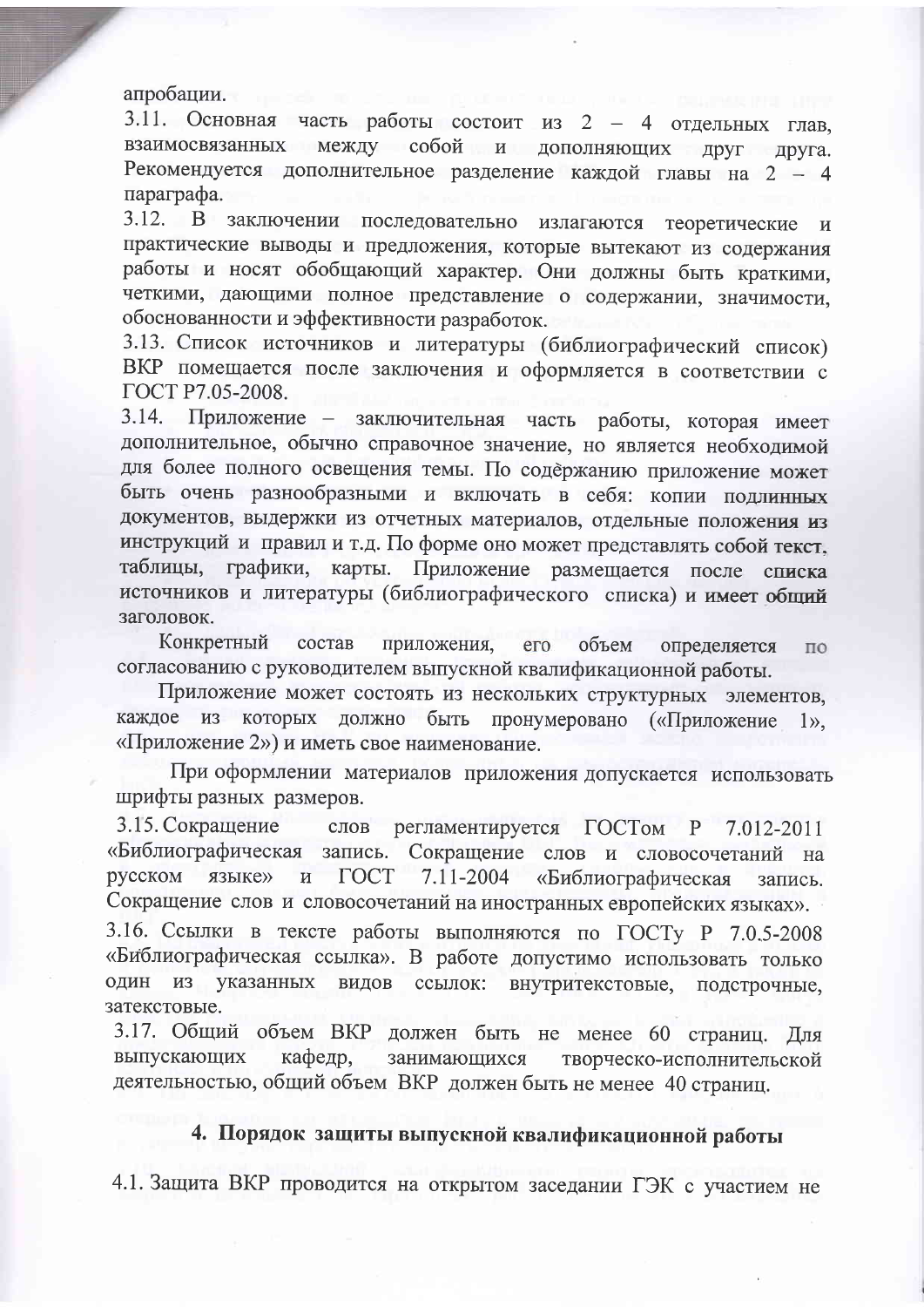менее двух третей ее состава, руководителя работы, рецензента (при возможности), а также всех желающих.

4.2. Во время защиты слово для доклада предоставляется выпускнику. Затем зачитывается отзыв руководителя ВКР, оглашается рецензия. После этого выпускнику предоставляется возможность ответить на замечания, содержащиеся в отзывах.

4.3. Продолжительность доклада выпускника должна составлять 7-10 минут (включая демонстрацию презентационного материала). В докладе должны быть изложены основные положения ВКР.

Структура и содержание выступления определяется обучающимся и обязательно согласовывается с руководителем ВКР.

4.4. В содержании доклада следует отразить:

- тему выпускной квалификационной работы:
- актуальность выбранной темы:
- цель выпускной квалификационной работы;
- задачи, решаемые для достижения этой цели:
- краткое содержание проведенного исследования:  $\bullet$
- $\bullet$ выявленные в процессе анализа проблемы;

предложения по устранению недостатков, обращая особое внимание на личный вклад автора;

дальнейшие возможные направления исследований.

 $4.5.$ Доклад должен отразить приобретенные выпускником навыки самостоятельной исследовательской работы, необходимые современному квалифицированному специалисту.

Для защиты ВКР по желанию обучающимся можно подготовить  $4.6.$ демонстрационный материал, основанный на иллюстративном материале BKP.

4.7. Перечень иллюстраций, представляемых на защиту, определяется обучающимся совместно с руководителем ВКР. Весь материал, выносимый в электронный презентационный материал, слайды или в буклеты, обязательно должен быть идентичен иллюстрациям, представленным в BKP.

4.8. По окончании выступления и ответов на замечания, указанные в отзыве и рецензии, обучающемуся задают вопросы председатель ГЭК, а также ее члены. Вопросы обычно связаны с темой ВКР, но они также могут касаться специальных учебных дисциплин, которые имеют отношение к представленной работе. Вопросы протоколируются. Ответы должны быть краткими и по существу вопроса.

4.9. По докладу и ответам обучающегося на вопросы комиссия судит о степени владения им материалом ВКР, о широте его кругозора, эрудиции и умении аргументировано отстаивать свою точку зрения.

4.10. Оценка выпускной квалификационной работы производится на закрытом заседании ГЭК. При оценке работы принимаются во внимание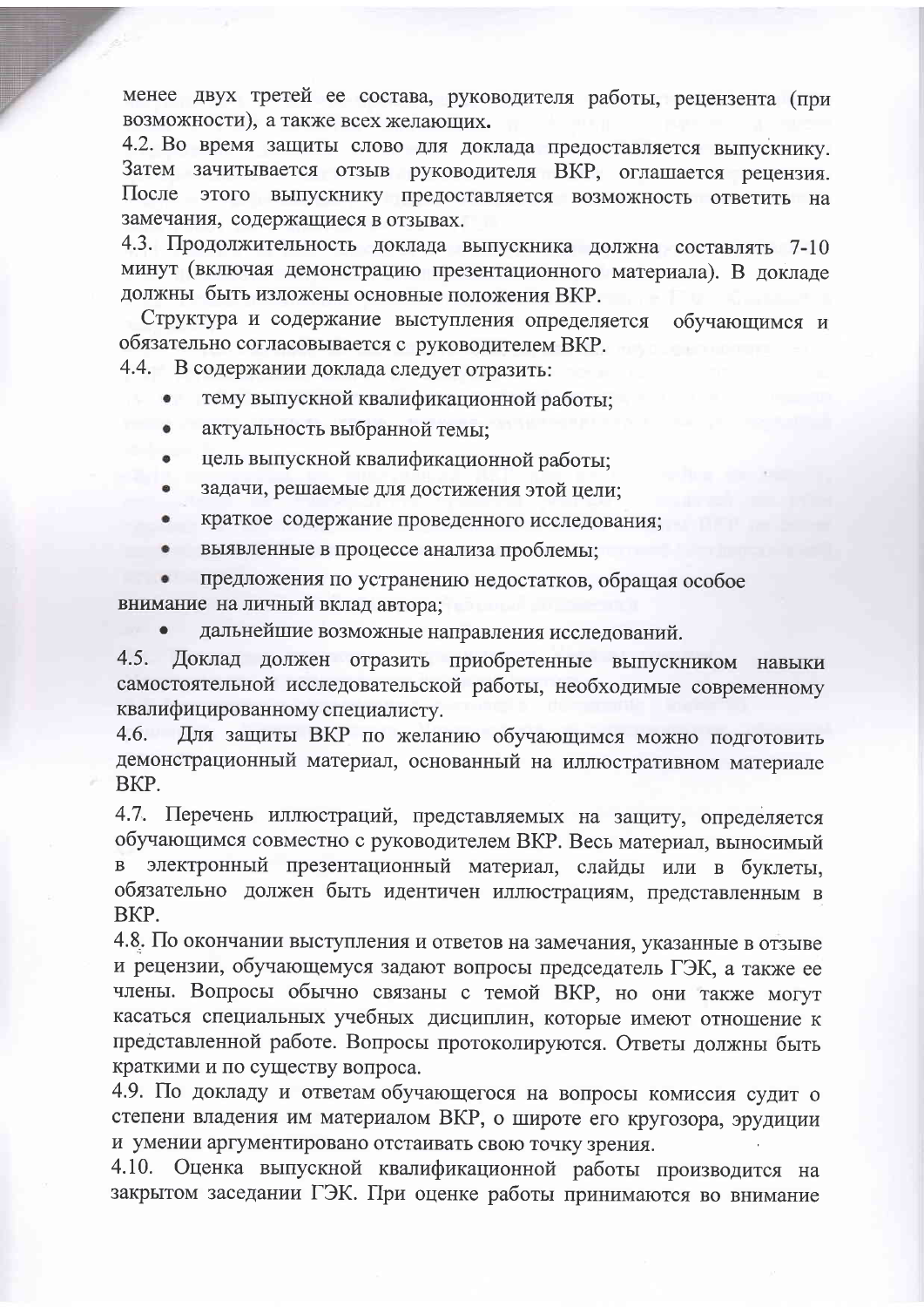актуальность и научно-практическая ценность темы, степень раскрытия темы в ВКР, качество выполнения и оформления работы, а также доклада и ответы на вопросы. ВКР оценивается по содержание четырехбалльной системе («отлично», «хорошо», «удовлетворительно», «неудовлетворительно»). Оценка объявляется после окончания защиты всех работ на открытом заседании ГЭК.

4.11. Оценка за ВКР вносится в зачетную книжку и протокол заседания ГЭК по защите выпускной квалификационной работы.

4.12. После объявления результатов защиты, заседание ГЭК объявляется закрытым.

4.13. В тех случаях, когда защита ВКР признана неудовлетворительной, ГЭК устанавливает, может ли выпускник представить к повторной сдаче ту же работу с доработкой, определяемой комиссией, или же обязан новую тему, которая устанавливается соответствующей разработать кафедрой.

4.14. Выпускник, не защитивший ВКР или не явившийся на защиту, отчисляется из Университета приказом ректора с выдачей на руки справки об обучении. Ему предоставляется право защиты ВКР не более двух раз в течение пяти лет после прохождения итоговой государственной аттестании.

#### 5. Заключительные положения

5.1. Настоящее положение принимается Ученым советом Университета и утверждается приказом ректора.

5.2. Изменения и дополнения в настоящее положение вносятся решением Ученого совета Университета и утверждаются приказом ректора.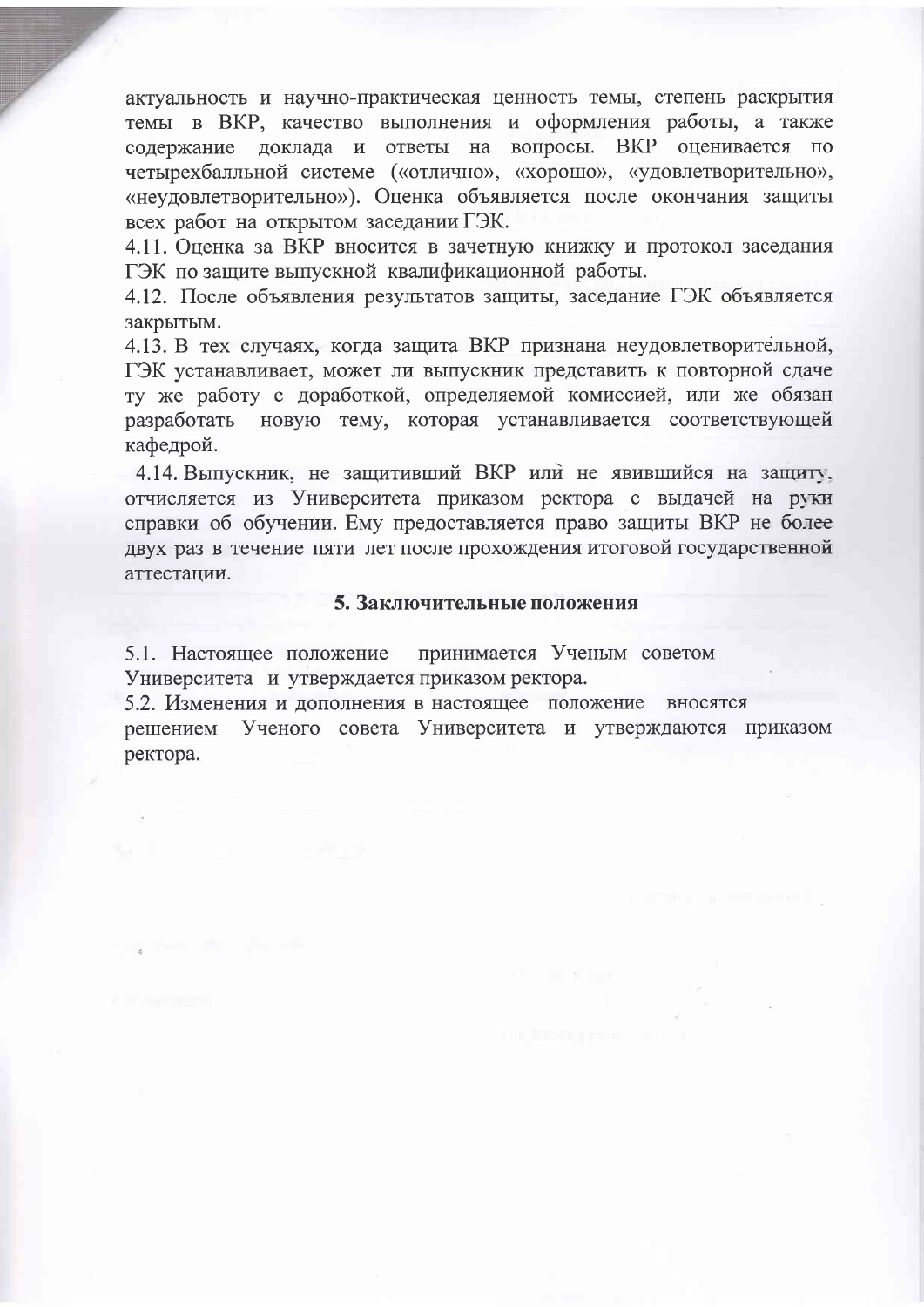Зав.кафедрой

(название кафедры)

(Ф.И.О. зав. кафедрой)

обучающегося

курса

направление подготовки (специальности)

(фамилия, имя, отчество)

#### заявление

**Hpomy** закрепить мной выпускной квалификационной  $3a$ тему работы

назначить

20 г.  $\rightarrow$  $\langle\langle$ 

(подпись обучающегося)

Одобрено зав. кафедрой

Согласовано

И

20  $\left\langle \left\langle \quad \right\rangle \right\rangle _{-}$  $\Gamma$ 

научным

руководителем

(подпись зав.кафедрой)  $\sqrt{2}$ 

 $/$ 

# (подпись руководителя)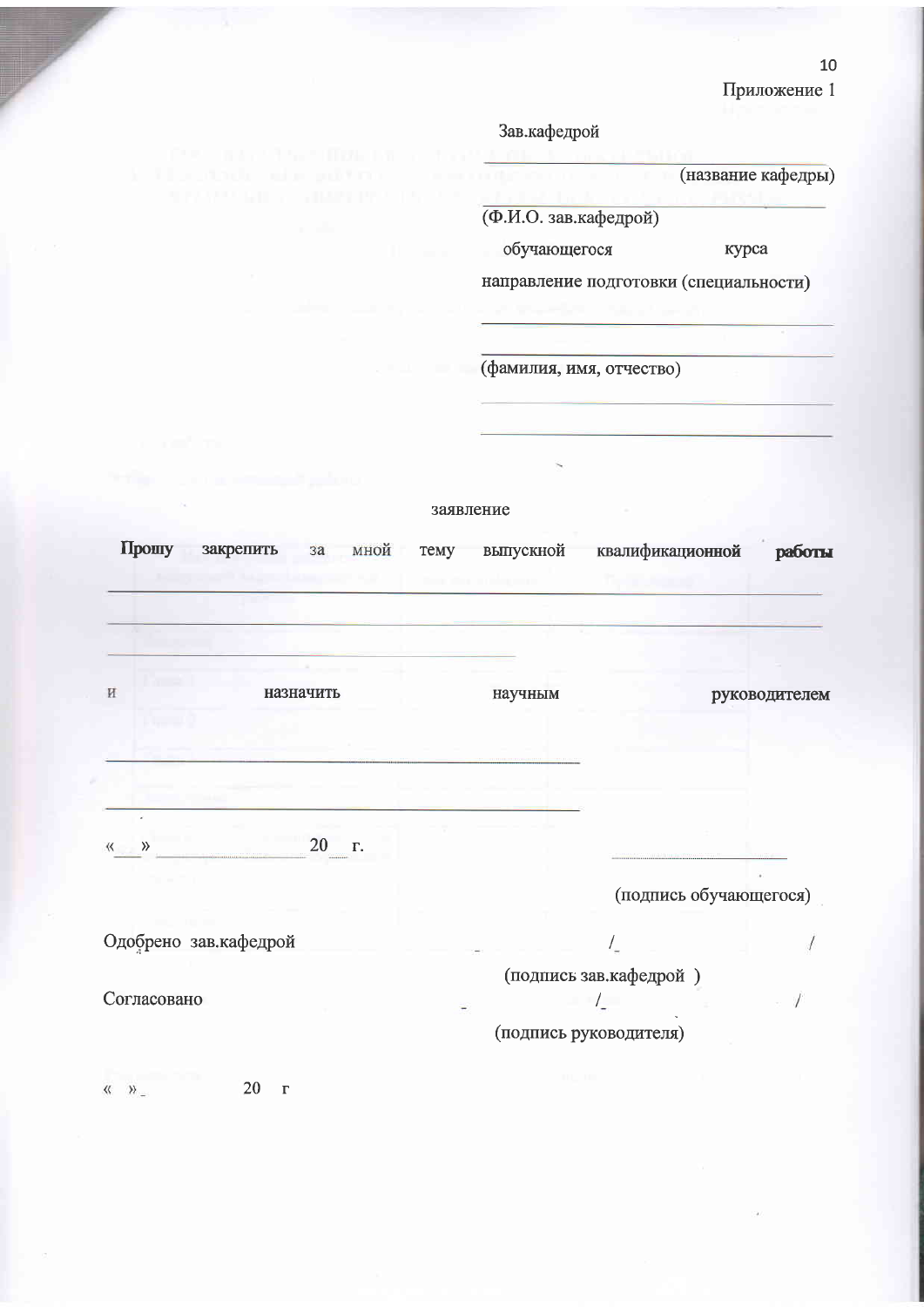# ГОСУДАРСТВЕННОЕ БЮДЖЕТНОЕ ОБРАЗОВАТЕЛЬНОЕ УЧРЕЖДЕНИЕ ВЫСШЕГО ОБРАЗОВАНИЯ РЕСПУБЛИКИ И КРЫМ «КРЫМСКИЙ УНИВЕРСИТЕТ КУЛЬТУРЫ, ИСКУССТВ И ТУРИЗМА»

Кафедра

(название кафедры)

План-график (задание) по выпускной квалификационной работе

(фамилия, имя, отчество)

1. Тема работы

2. Срок сдачи законченной работы

| Наименование разделов<br>выпускной квалификационной<br>работы                                 | Срок выполнения | Примечание |
|-----------------------------------------------------------------------------------------------|-----------------|------------|
| Введение                                                                                      |                 |            |
| Глава 1                                                                                       |                 |            |
| Глава 2                                                                                       |                 |            |
| Глава 3                                                                                       |                 |            |
| Заключение                                                                                    |                 |            |
| Список<br>источников<br>и<br>(библиографический<br>литературы<br>список)<br><b>CONTRACTOR</b> |                 |            |
| Приложение                                                                                    |                 |            |

Обучающийся

(подпись)

Руководитель

(подпись)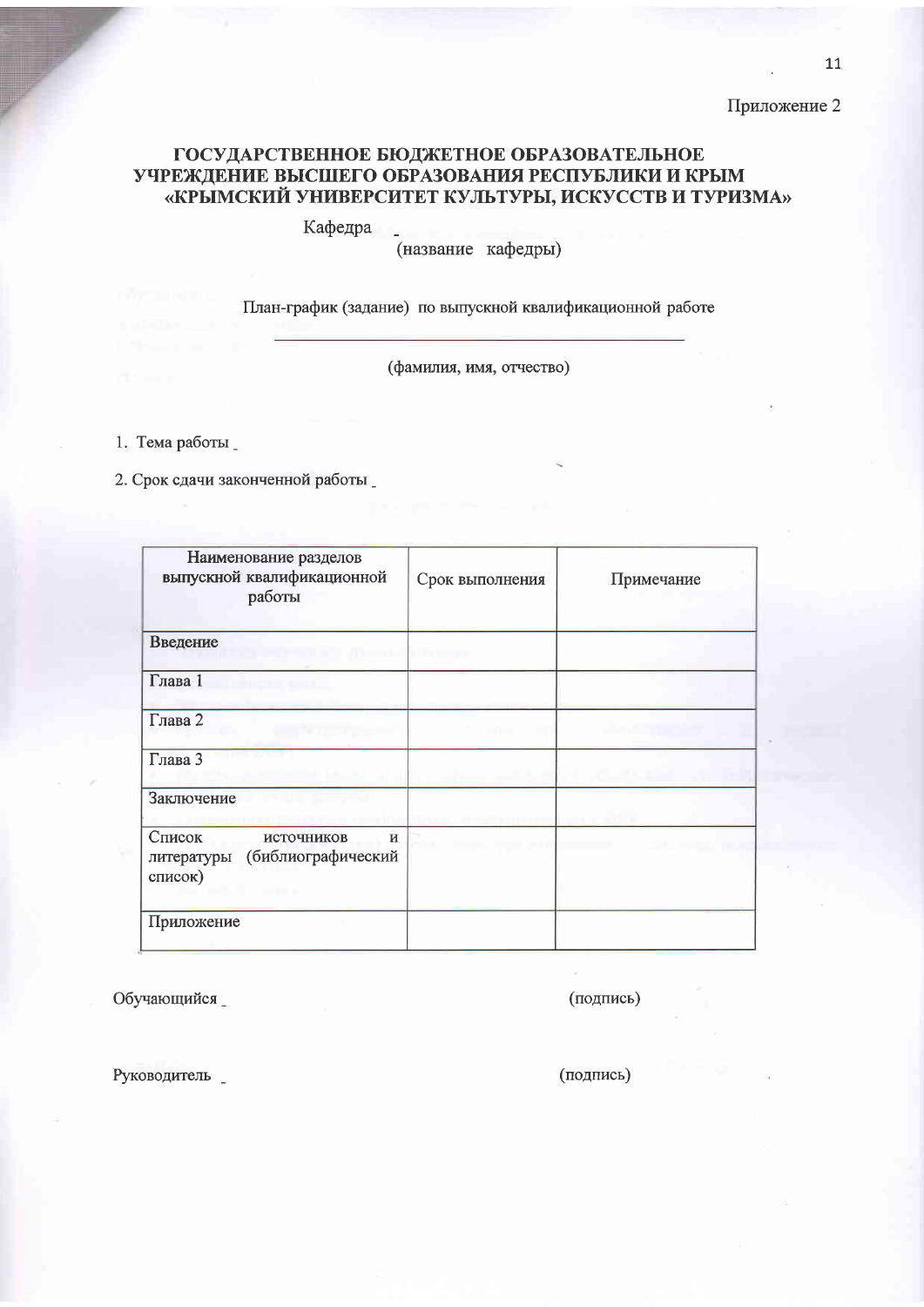### ОТЗЫВ НАУЧНОГО РУКОВОДИТЕЛЯ

на выпускную квалификационную работу

обучающегося

направление подготовки (специальности)

группы

Руководитель

(ф.и.о., ученая степень и (или) ученое звание)

Тема

#### Памятка научному руководителю:

- актуальность темы;
- научная новизна и (или) практическая значимость;
- степень самостоятельности, обучающимся проявленная период  $\overline{B}$ написания ВКР;
- профессионализм выполнения (логика изложения, обоснованность теоретических положений, стиль работы);
- степень соответствия требованиям, предъявляемым к ВКР;
- достоинства (недостатки) работы (культура изложения, стилистика, использование научной лексики);
- допуск к защите.

 $\Phi$ <sub>M.O</sub>.

Подпись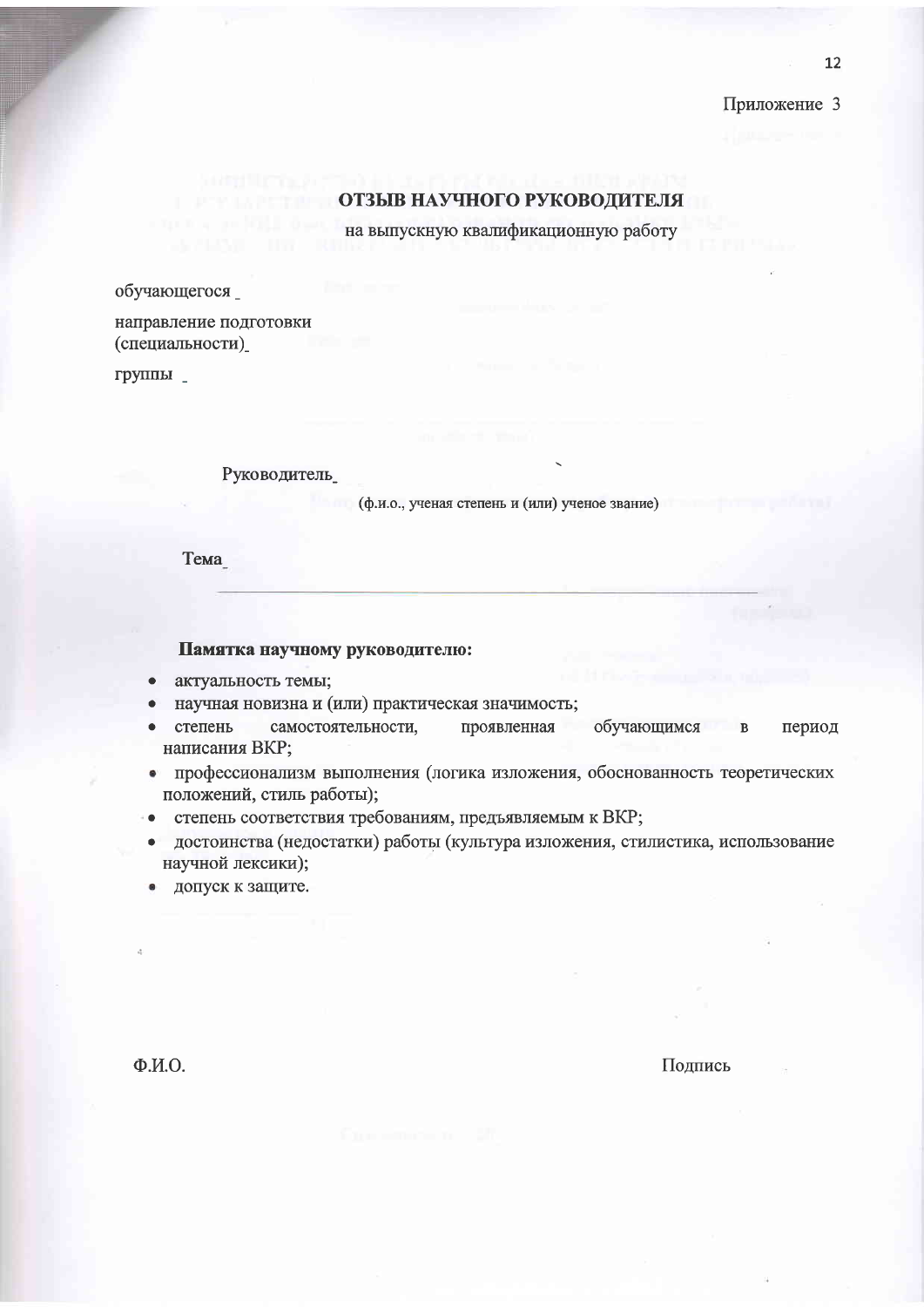# МИНИСТЕРСТВО КУЛЬТУРЫ РЕСПУБЛИКИ КРЫМ ГОСУДАРСТВЕННОЕ БЮДЖЕТНОЕ ОБРАЗОВАТЕЛЬНОЕ УЧРЕЖДЕНИЕ ВЫСШЕГО ОБРАЗОВАНИЯ РЕСПУБЛИКИ КРЫМ «КРЫМСКИЙ УНИВЕРСИТЕТ КУЛЬТУРЫ, ИСКУССТВ И ТУРИЗМА»

Факультет

(название факультета)

Кафедра

(название кафедры)

(название темы)

Выпускная квалификационная работа (бакалаврская работа)

По направлению подготовки (профиль)

Исполнитель: (Ф.И.О.обучающегося, подпись)

Научный руководитель: ФИО, ученая степень, ученое звание, подпись

Допускается к защите зав. кафедрой

20

Симферополь - 20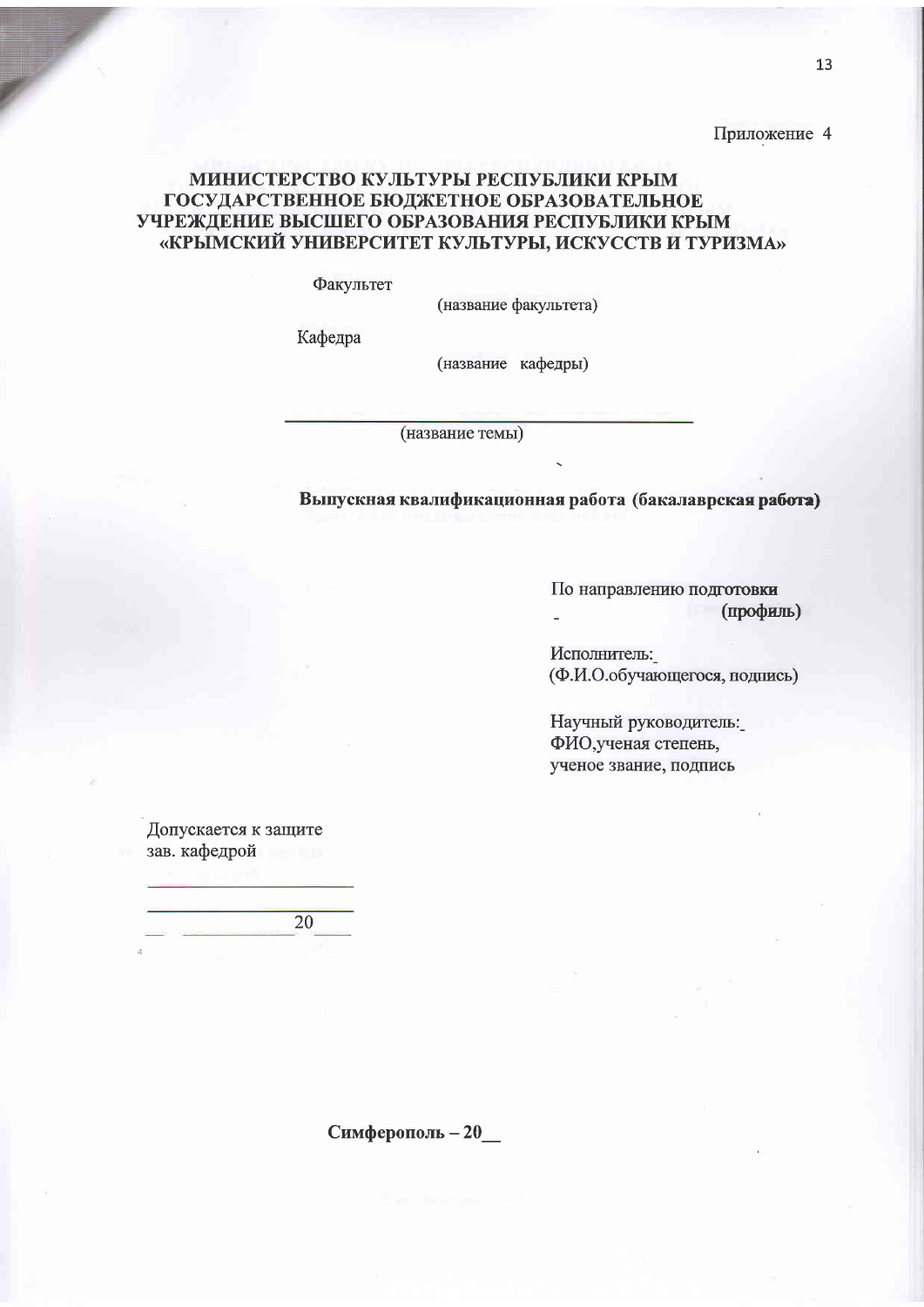# МИНИСТЕРСТВО КУЛЬТУРЫ РЕСПУБЛИКИ КРЫМ ГОСУДАРСТВЕННОЕ БЮДЖЕТНОЕ ОБРАЗОВАТЕЛЬНОЕ УЧРЕЖДЕНИЕ ВЫСШЕГО ОБРАЗОВАНИЯ РЕСПУБЛИКИ КРЫМ «КРЫМСКИЙ УНИВЕРСИТЕТ КУЛЬТУРЫ, ИСКУССТВ И ТУРИЗМА»

Факультет

(название факультета)

Кафедра

(название кафедры)

(название темы)

#### Выпускная квалификационная работа

По специальности (квалификация)

Исполнитель: (Ф.И.О.обучающегося, подпись)

Научный руководитель: ФИО, ученая степень, ученое звание, подпись

Допускается к защите зав. кафедрой

 $\overline{20}$ 

 $14$